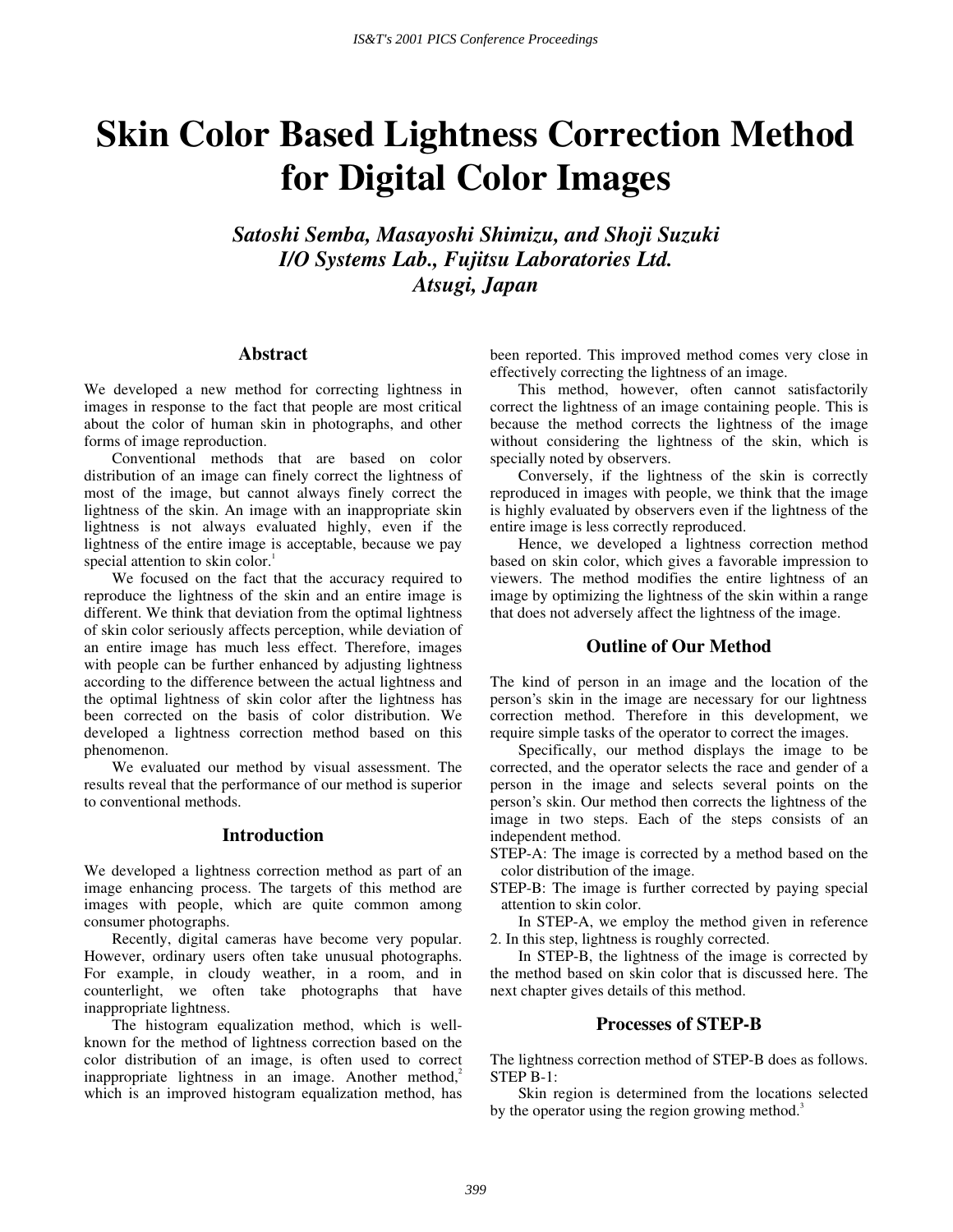## STEP B-2:

An average color (called the standard correction color) of the skin region determined in STEP B-1 is calculated. STEP B-3:

An optimal color is obtained from a database of optimal colors in accordance with the selection result of the person's race and gender in the image.

#### STEP B-4:

An amount of temporary lightness correction is calculated from the difference of lightness between the standard correction color and the optimal color. Then, the amount of final lightness correction is calculated by decreasing the amount of temporary lightness correction. STEP B-5:

A function that adds the amount of final lightness correction to the lightness of the standard correction color is generated. Then the function modifies the entire image.

The details of each step are given below.

#### **STEP B-1: Extract the Skin Region**

Detailed descriptions of the skin region extraction process are as follows.

- 1) The region growth begins at each location selected by the operator.
- 2) Each pixel around the starting point that satisfies equation (1) is combined into the region.
- 3) If a pixel is combined into the region, each pixel around that pixel is evaluated. If it satisfies equation (1), it is also combined into the region.
- 4) Process 3) is repeated until there are no more pixels to be combined. In this way, a part of the skin region is generated.

$$
\sqrt{\left(\frac{L_p^* - L_e^*}{1.5}\right)^2 + \left(a_p^* - a_e^*\right)^2 + \left(b_p^* - b_e^*\right)^2} < 10.0 \tag{1}
$$

*(*  $L^*_{p}$ ,  $a^*_{p}$ ,  $b^*_{p}$ ):  $L^* a^* b^*$  values that is converted from the RGB values *of a pixel at the starting point.* 

*(*  $L^*$ <sub>*e*</sub>,  $a^*$ <sub>*e*</sub>,  $b^*$ <sub>*i*</sub>  $\vdots$   $L^* a^* b^*$  values that is converted from the RGB values *of a pixel that is evaluated for addition into the region.* 

*Note: Conversion of RGB values to L<sup>\*</sup>a<sup>\*</sup>b<sup>\*</sup> values is based on the characteristics of the output device.* 

Parts of the skin region are generated from other locations, too. Finally, the skin region of the person in the image is formed by combining all parts of the skin region.

## **STEP B-2: Calculate the Average Value of the Skin Region**

In this step, an average  $\dot{L}^*$  a<sup>t</sup> values of all pixels of the skin region (called the standard correction color  $(L^*, a^*,)$ b\* s )) are calculated. These values represent the color of the skin region. The L<sup>\*</sup>a<sup>\*</sup>b<sup>\*</sup> values of each pixel are converted from the RGB values of each pixel.

Because lightness is corrected in the RGB color space, the RGB values  $(R_s, G_s, B_s)$  of the standard correction color are calculated from  $(L<sup>*</sup>, a<sup>*</sup>, b<sup>*</sup>)$ .

#### **STEP B-3: Obtain optimal color**

The optimal color  $(L^{\dagger}_{\circ}, a^{\dagger}_{\circ}, b^{\dagger}_{\circ})$  is obtained from a database containing preferable skin colors for each race and gender. To construct the database, we used commercial image collections of humans taken in a film studio with good illumination. The skins in the images are reproduced well, and their colors can be regarded as being preferable colors. We isolated the skin regions in images such as Fig. 1 by manual operation, then calculate the average color of all pixels of the skin region.



*Figure 1. The skin region was isolated* 

We used 167 images of Mongoloid women and 169 images of Mongoloid men. For each image, we calculated average color of skin region. Then we calculated an average of 167 average colors of Mongoloid women and an average of 169 average colors of Mongoloid men. These two colors are stored in the database.

We have not yet gotten the optimal colors for other races.

#### **STEP B-4: Calculate amount of final lightness correction**

In this step, the amount of final lightness correction  $D_{fin}$ is calculated.  $D_{fin}$  is used for correcting the entire image so that lightness  $L^*$  of the standard correction color approaches lightness  $L^*$  of the optimal color, and the lightness of the entire image is not changed too much.

At first, the amount of temporary lightness correction  $D_{\text{tmn}}$  is calculated in accordance with equation (2).

$$
D_{\rm imp} = L_o^* - L_s^* \tag{2}
$$

 $D_{\text{tmp}}$  is the difference between the lightness of the standard correction color and the lightness of the optimal color in the image. If the entire image corrected in STEP-A is recorrected in accordance with  $D_{\text{tmp}}$ , the lightness of the skin of the person in the image becomes optimal. Although the lightness of the entire image after recorrection is different from the lightness of the entire image corrected in STEP-A, we can usually get a more favorable lightness.

However, for example, if an image with people is taken in counterlight, the value of  $D_{\text{tmp}}$  becomes very large, such as 30. In this case, the lightness of areas other than the skin region changes excessively, even if the lightness of the skin region is finely corrected. The result is that the entire image is not highly evaluated.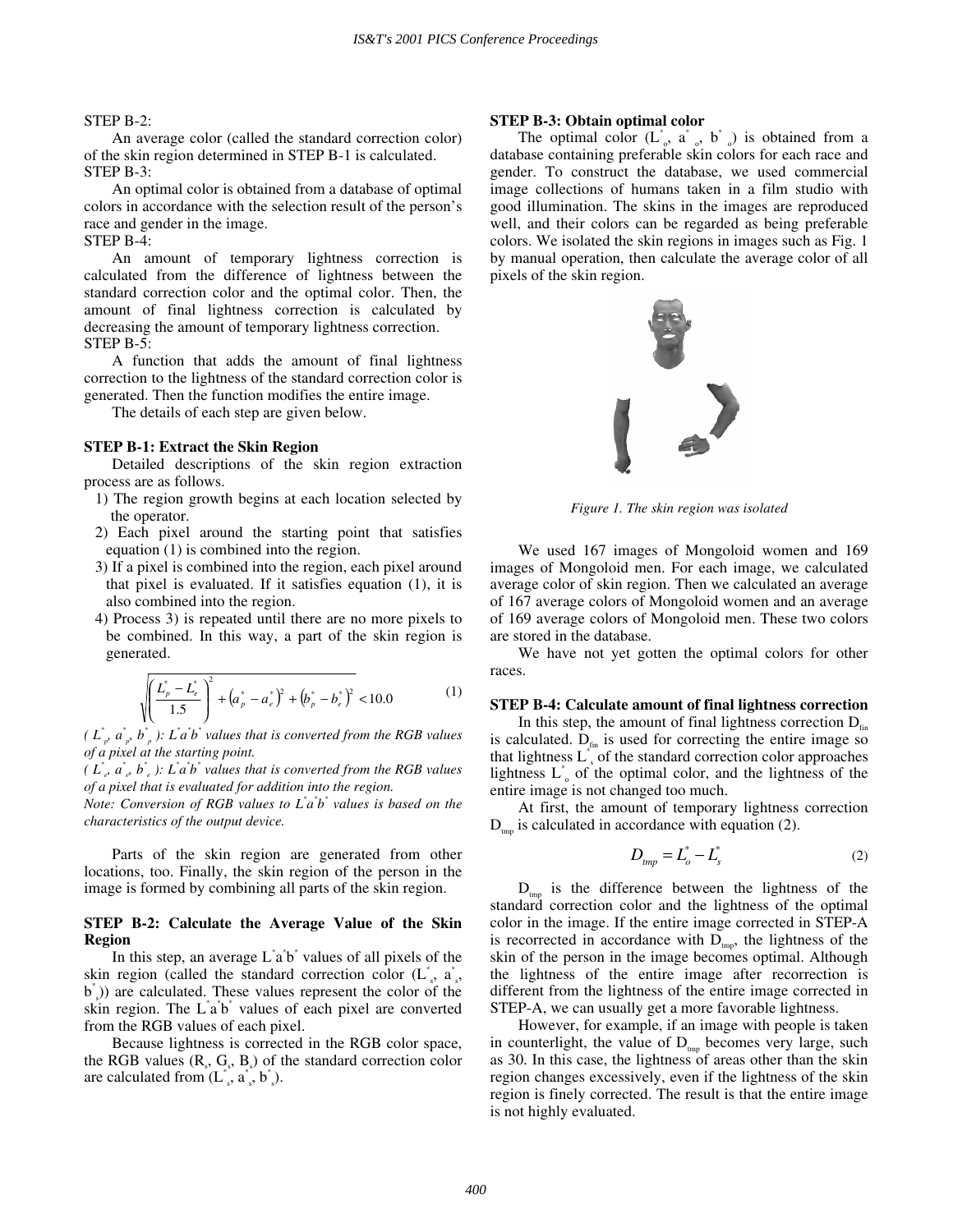Therefore, if the absolute value of  $D_{\text{tmp}}$  is small, we employ  $D_{\text{tmp}}$  as  $D_{\text{fin}}$  without any change. If the absolute value of  $D_{\text{tmp}}$  is large, we calculate  $D_{\text{fin}}$  by decreasing the absolute value of  $D_{\text{tmp}}$ . In the latter case,  $D_{\text{fin}}$  partially corrects the lightness of the skin, without excessively changing the lightness of the entire image. Therefore, a function for calculating  $D_{fin}$  from  $D_{tmp}$  should approximate the equation y=x when x is small, and the function should approximate the equation y=static when x is large. We chose equation  $3$ as a function that satisfies the above condition.

$$
|D_{fin}| = |D_{imp}| - \frac{1}{4 \cdot LIM} (D_{imp})^2 ....(|D_{imp}| < 2 \cdot LIM)
$$
  
\n
$$
|D_{fin}| = LIM
$$
  
\n
$$
The sign of D_{fin} is made equal to D_{imp}
$$
  
\n
$$
LIM = 20 (decided by preliminary experiment)
$$

A graph of equation 3 is shown in Fig. 2.



*Figure 2. Function that decreases the amount of temporary lightness correction* 

## **STEP B-5 Modify the Entire Image**

In this step, function  $f(x)$  for modifying the entire image is generated.  $F(x)$  is applied to the RGB values. The requirements for  $f(x)$  are as follows.

(1) An absolute value of modification amount  $|f(x)-x|$ becomes maximum in the vicinity of the standard correction color.

 $(2)$  F(x) is smooth.

 (3) The lightness value of a modified standard correction color  $(R_s, G_s, B_s)$ , which is shown in equation 4, equals  $L^*$ + $D_{fin}$ .

$$
(RS, GS, BS) = (f(RS), f(GS), f(BS))
$$
\n(4)

We set requirement 1 to keep the total modification amount of the entire image small.

A gamma function is often used for modifying RGB values. However, it cannot achieve requirement 1, because the modification amount of the mid-range colors is much larger than the modification amount of the standard

correction color when the standard correction color is bright. For example, the maximum modification amount of a gamma function  $g(x)=x^{2.92}$ , which changes from 224 to 174 (g(224)=174), is 96.8 at 146 (g(146)=49.2). In this instance, the maximum modification amount becomes twice that of the modification amount of the standard correction color.

However, the modification amount of any color is rarely larger than the modification amount of the standard correction color if the standard correction color is dark. So, we employ the gamma function (equation 5) for correcting RGB values if the standard correction color is dark. We employ a function (equation 6), which is point symmetry of the gamma function at  $(x,y)=(127.5,127.5)$ , if the standard correction color is bright.

Consequently, a function (equation 7) that is a combination of the two functions (equation 5,6) can achieve the requirement 1. (The value of k is small value when the standard correction color is dark and k is large when the standard correction color is bright. The equation for determining k is shown below.) Requirement 2 is satisfied because both functions (equations 5 and 6) are smooth.

$$
f_a(\gamma_1, x) = 255 \left(\frac{x}{255}\right)^{\gamma_1} \tag{5}
$$

$$
f_b(\gamma_2, x) = 255 \left( 1 - \left( 1 - \frac{x}{255} \right)^{\gamma_2} \right)
$$
 (6)

$$
f'(\gamma_1, \gamma_2, k, x) = f_a(\gamma_1, x) \cdot \left(1 - \frac{k}{255}\right) + f_b(\gamma_2, x) \cdot \left(\frac{k}{255}\right) \tag{7}
$$

Next, we determine coefficient  $\gamma_1$  and  $\gamma_2$  for achieving requirement 3 by applying the bisection method to equation 8 and 9, respectively.

$$
L_{SNF}^* = D_{fin} + L_s^* \tag{8}
$$

 $R_{SNF} = f_a(\gamma_1, R_s) G_{SNF} = f_a(\gamma_1, G_s) B_{SNF} = f_a(\gamma_1, B_s)$  $L^*_{\textit{\tiny{SNF}}}$  is the value of  $L^*a^*b^*$  converted from values ( $R_{\textit{\tiny{SNF}}}$ ,  $G_{\textit{\tiny{SNF}}}$ ,  $B_{\textit{\tiny{SNF}}}$ ).

$$
L_{SNB}^* = D_{fin} + L_s^*
$$
 (9)

$$
R_{SNB} = f_b(\gamma_2, R_S), G_{SNB} = f_b(\gamma_2, G_S), B_{SNB} = f_b(\gamma_2, B_S)
$$
  

$$
L_{SNB}^*
$$
 is the value of  $L^*a^*b^*$  converted from values  $(R_{SNB}, G_{SNB}, B_{SNB})$ .

Finally, the actual value of k is determined and the RGB values of the entire image  $(R_i, G_i, B_i)$  are modified in accordance with equation 10.

$$
k = \left(\frac{R_s + G_s + B_s}{3}\right)
$$
 (10)  
RGB<sub>iv</sub> = f'(\gamma\_1, \gamma\_2, k, RGB<sub>i</sub>)  
RGBi: one value (R<sub>i</sub>, G<sub>i</sub>, B<sub>i</sub>)  
RGBiN: one converted value (R<sub>i</sub>, G<sub>j</sub>, B<sub>i</sub>)